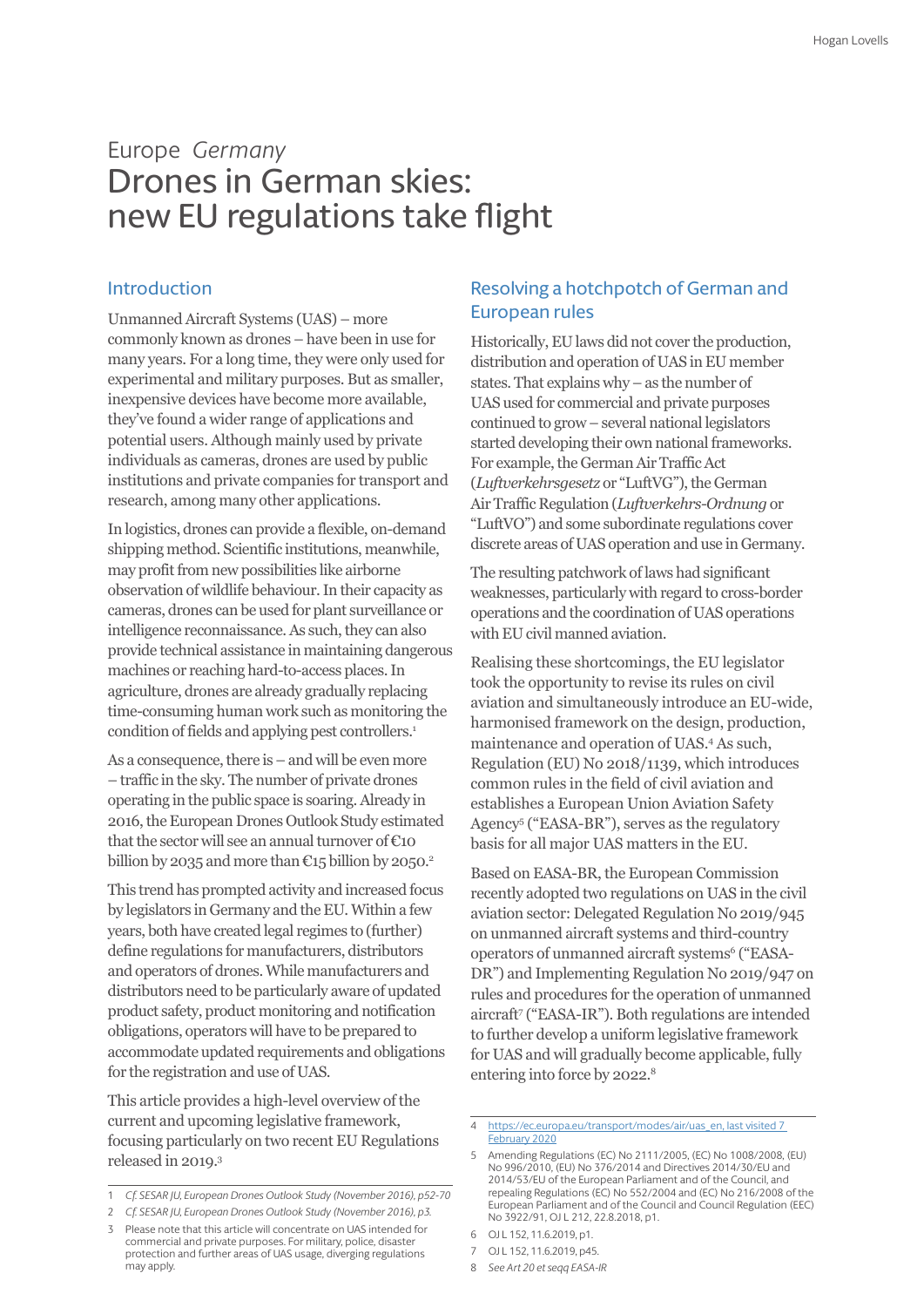While EASA-DR differentiates between three categories of UAS operations, depending on the potential safety and security hazards involved, and defines respective operating requirements, EASA-IR provides for specific requirements on the production and distribution of UAS, starting with the "lightest" category.

### UAS Operations: open, specific or certified?

The division of UAS operations into three categories may have the most far-reaching implications for UAS operators:

- **• "Open" drone operations** generally cover operations believed to involve low safety and security risks. "Open" operations do not generally require prior authorisation or operational declaration prior to use.9
- **• "Specific" drone operations** generally cover operations believed to involve higher safety or security risks. "Specific" operations generally require either prior authorisation by the competent authority<sup>10</sup> or a declaration by the operator to remain within limits of specified standard scenarios with their operation.<sup>11</sup>
- **• "Certified" drone operations** generally cover operations believed to involve significant safety or security risks. "Certified" operations must therefore conform to a multitude of additional requirements, including operator certification and, potentially, the licensing of remote pilots.<sup>12</sup>

As well as taking into account the design of an UAS (i.e. its mass and measurements), the categories defined by the legislator also cover potential safety and security hazards presented by its intended use (e.g. flight altitude, proximity to assemblies of people, transport of dangerous goods or people, and operation within or beyond visual lines of sight).

11 See Art 3b and 5 EASA-IR

<sup>9</sup> See Art 3a and 4 EASA-IR

<sup>10</sup> In Germany, the competent authority is generally the German Federal Aviation Authority (Luftfahrt-Bundesamt) and/or a subordinate state authority.

<sup>12</sup> See Art 3c and 6 EASA-IR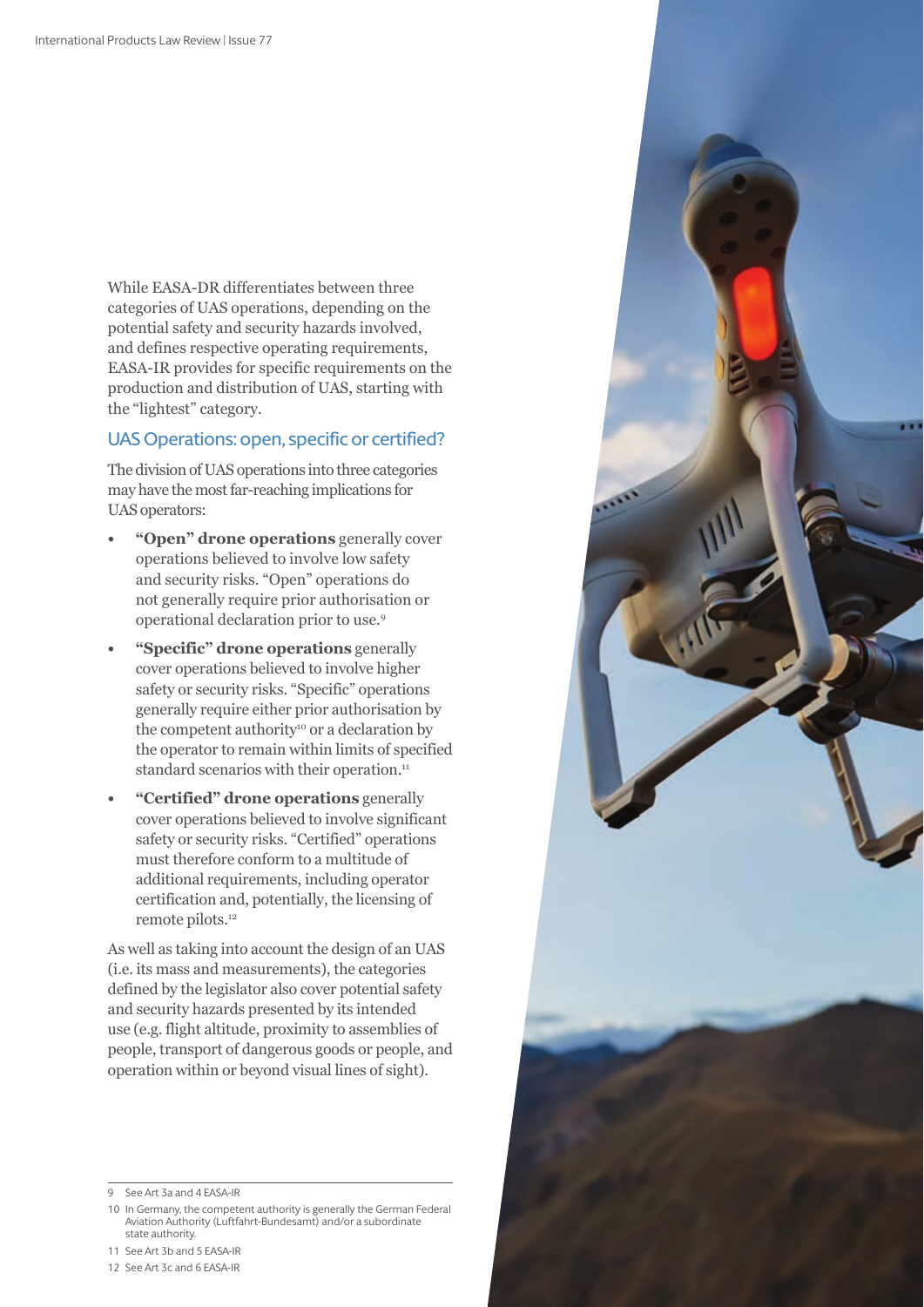## This graphic below provides an overview of the main criteria:

|                                                 | Open                                                                                         | Specific                                                                                               | Certified                                                                   |
|-------------------------------------------------|----------------------------------------------------------------------------------------------|--------------------------------------------------------------------------------------------------------|-----------------------------------------------------------------------------|
| Requirements for respective category            |                                                                                              |                                                                                                        |                                                                             |
| MTOM*                                           | < 25 kg                                                                                      | n/a                                                                                                    | n/a                                                                         |
| Measurements                                    | n/a                                                                                          | $< 1m$ or $< 3m$ ,<br>depending on<br>operation                                                        | > 3m                                                                        |
| VLOS** or BVLOS***                              | <b>VLOS</b>                                                                                  | VLOS or BVLOS.<br>depending on<br>operation                                                            | VLOS or BVLOS                                                               |
| Carriage of dangerous goods                     | not possible                                                                                 | not possible                                                                                           | possible                                                                    |
| Carriage of people                              | not possible                                                                                 | not possible                                                                                           | possible                                                                    |
| Operation above assemblies<br>of people         | not possible                                                                                 | depending on<br>operation                                                                              | possible                                                                    |
| Maximum flight altitude                         | < 120m                                                                                       | n/a                                                                                                    | n/a                                                                         |
| <b>Requirements for operation</b>               |                                                                                              |                                                                                                        |                                                                             |
| Prior authorisation or<br>declaration required? | no                                                                                           | depending on<br>operation                                                                              | authorisation                                                               |
| Certification of the pilot                      | (Online) theoretical<br>knowledge<br>examination +<br>potentially<br>self-practical training | Training as identified<br>by the operational<br>authorisation or by<br>respective standard<br>scenario | High requirements -<br>comparable to pilot<br>licence in manned<br>aviation |

\* Maximum Take-Off Mass; \*\* Within Visual Line Of Sight;

\*\*\* Beyond Visual Line Of Sight.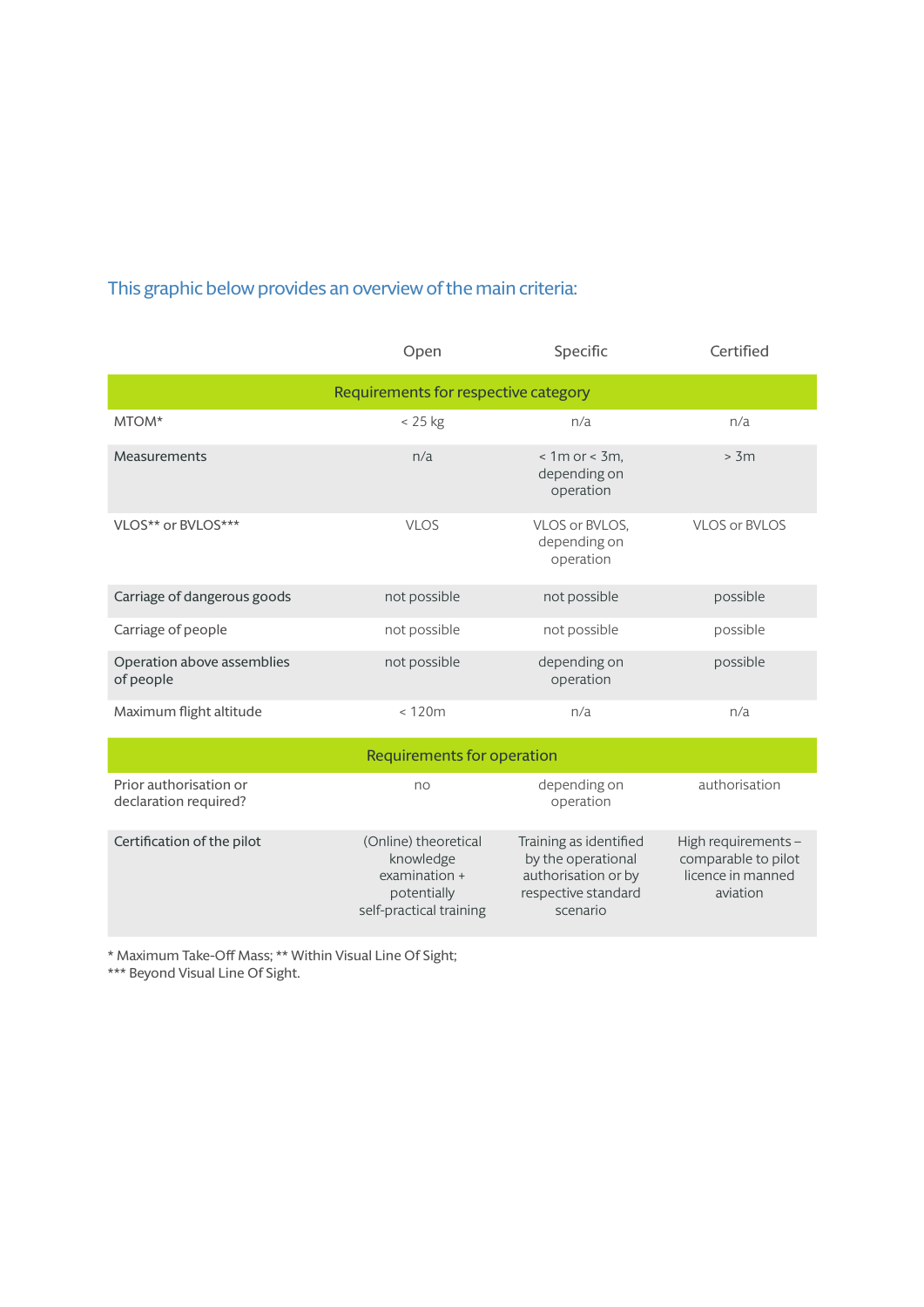## The devil is in the details

The current German operating laws generally regulate the operation of UAS in a similar way.13 However, the categorisation of drone operations differs from the categorisation introduced by the EU Regulations. The main similarities and differences are:

- drone operations without prior authorisation are generally allowed for drones that have a MTOM of less than 5kg;
- unlike under European laws, operating drones with a MTOM of more than 5kg but less than 25kg will usually be subject to a reservation of authorisation;
- as under European laws, operating drones with a MTOM of more than 25kg generally require prior authorisation;
- as under European laws, BVLOS operations and operation above assemblies of people generally require prior authorisation;
- unlike the situation under European laws, operations without prior authorisation are generally limited to a flight altitude of 100m above the ground (instead of 120m).

German and EU law provisions are already quite similar. However, the new EU regulations entering into force will introduce some specific changes to UAS operations in Germany. From a compliance perspective and in order to mitigate against unnecessary risks, operators should carefully consider the upcoming changes and make sure they revise their internal guidelines and procedures – preparing for new authorisation processes where needed.

## Manufacturers: product safety and product compliance

UAS manufacturers already have to follow general EU product safety requirements (e.g. under the General Product Safety Directive 2001/95/EC<sup>14</sup>, the Machinery Directive 2006/42/EC<sup>15</sup>, the EMC Directive 2014/30/EU<sup>16</sup>, the Toy Safety Directive 2009/48/EC17, and the Radio Equipment Directive 2015/53/EU18).

But with the new regulations coming into force, UAS will for the first time be subject to a legal regime that corresponds to the already established general principles of European product safety and product compliance legislation.

Key impacts of the main provisions include:

- when EASA-DR comes into force, certain UAS will be subject to product-specific conformity assessment requirements, including CE marking requirements, and numerous technical requirements depending on the respective UAS construction category  $(Co-C_4)^{19}$ :
- in case of risks to the health or safety of persons or to certain other aspects of public interest, the so-called "economic operator" (i.e. the manufacturer, the authorised representative, the importer and/or the distributor) may be subject to certain corrective actions and/or notification obligations<sup>20</sup>;

- 17 Directive 2009/48/EC of the European Parliament and of the Council of 18 June 2009 on the safety of toys, OJ L 170, 30.06.2009, p1.
- 18 Directive 2015/53/EU of the European Parliament and of the Council of 16 April 2014 on the harmonisation of the laws of the Member States relating to the making available on the market of radio equipment and repealing Directive 1999/5/EC, OJ L 153, 22.05.2014, p62.
- 19 See Art 4 EASA-DR and the Annex to the EASA-DR

<sup>14</sup> *Directive 2001/95/EC of the European Parliament and of the Council of 3 December 2001 on general product safety, OJ L 11, 15.01.2002, p4.* 

<sup>15</sup> Directive 2006/42/EC of the European Parliament and of the Council of 17 May 2006 on machinery, and amending Directive 95/16/EC (recast), OJ L 157, 09.06.2006, p24.

<sup>16</sup> Directive 2014/30/EU of the European Parliament and of the Council 26 February 2014 on the harmonisation of the laws of the Member States relating to electromagnetic compatibility (recast), OJ L 96, 29.03.2014, p79.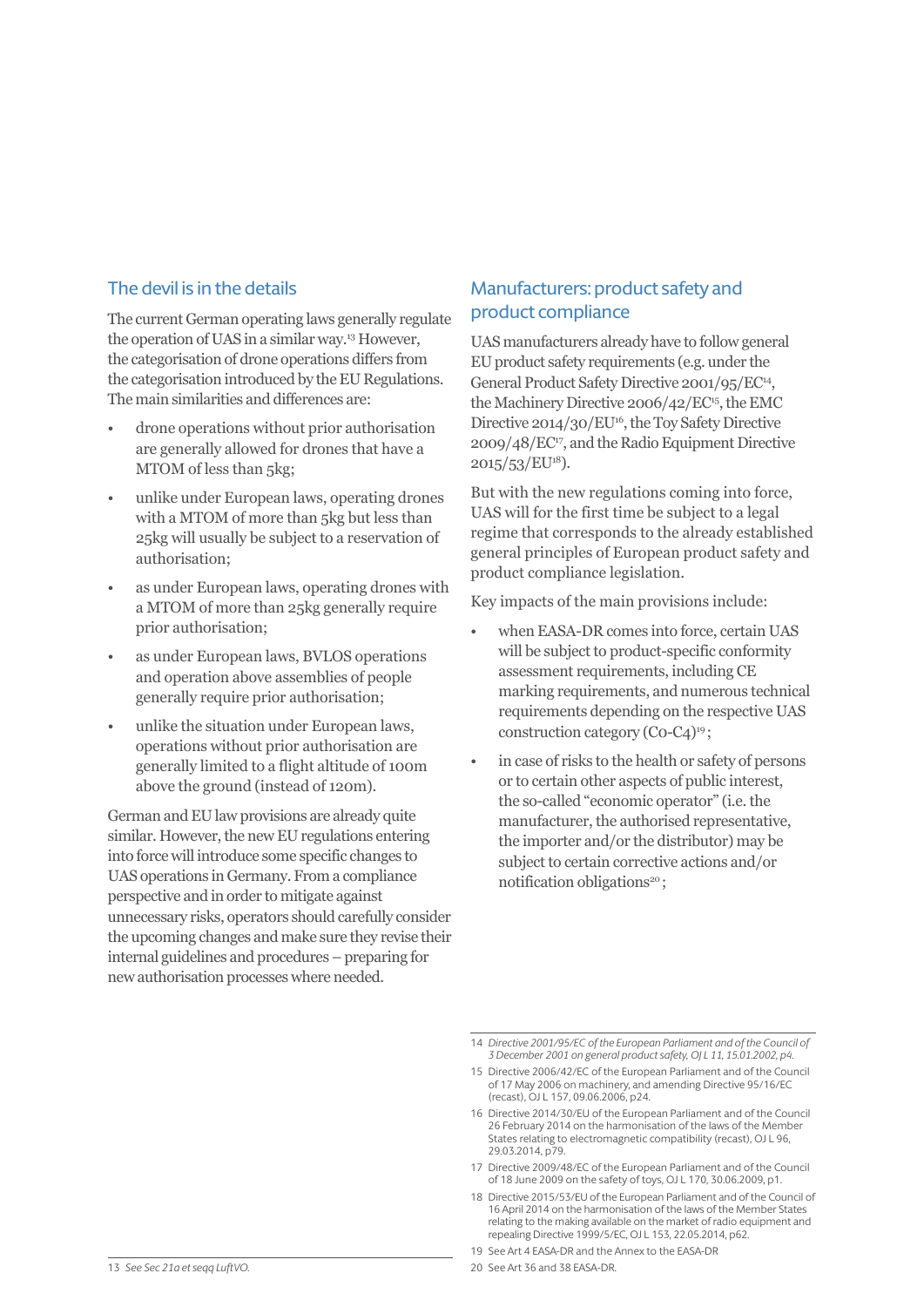• some cases of (merely) formal non-compliance may also lead to corrective action and/or notification obligations.21 For example, missing/ improper CE markings, missing manufacturer's or importer's name, missing serial number, missing sound power level indication and manual/instruction issues may require corrective actions to be carried out. If noncompliance persists, the competent authority may even issue a (EU-wide) sales stop and/or a recall order.

### **Comment**

After a period of regulatory uncertainty and patchwork national approaches, EASA-BR, EASA-IR and EASA-DR have set the foundation for an EU-wide harmonised UAS framework. In laying down this framework, the European legislator has taken into account not only decades-long experience of general product safety and product compliance law-making, but also issues unique to the civil aviation sector.

Even so, we anticipate numerous unresolved issues when EASA-IR and EASA-DR come into force. These could present legal and business challenges for both manufacturers and operators. Hogan Lovells will continue to actively monitor the upcoming implementation processes as well as ongoing legislative proceedings and will be happy to coordinate closely with all stakeholders involved.







Leopold Borst Associate, Munich T +49 89 290 12 0 leopold.borst@hoganlovells.com

#### Marc-Philipp Wiesenberg Projects Associate, Munich T +49 89 290 12 0

marc-philipp.wiesenberg@ hoganlovells.com

Franziska von Hesler Research Assistant, Munich T +49 89 290120 franziska.vonhesler@ hoganlovells.com